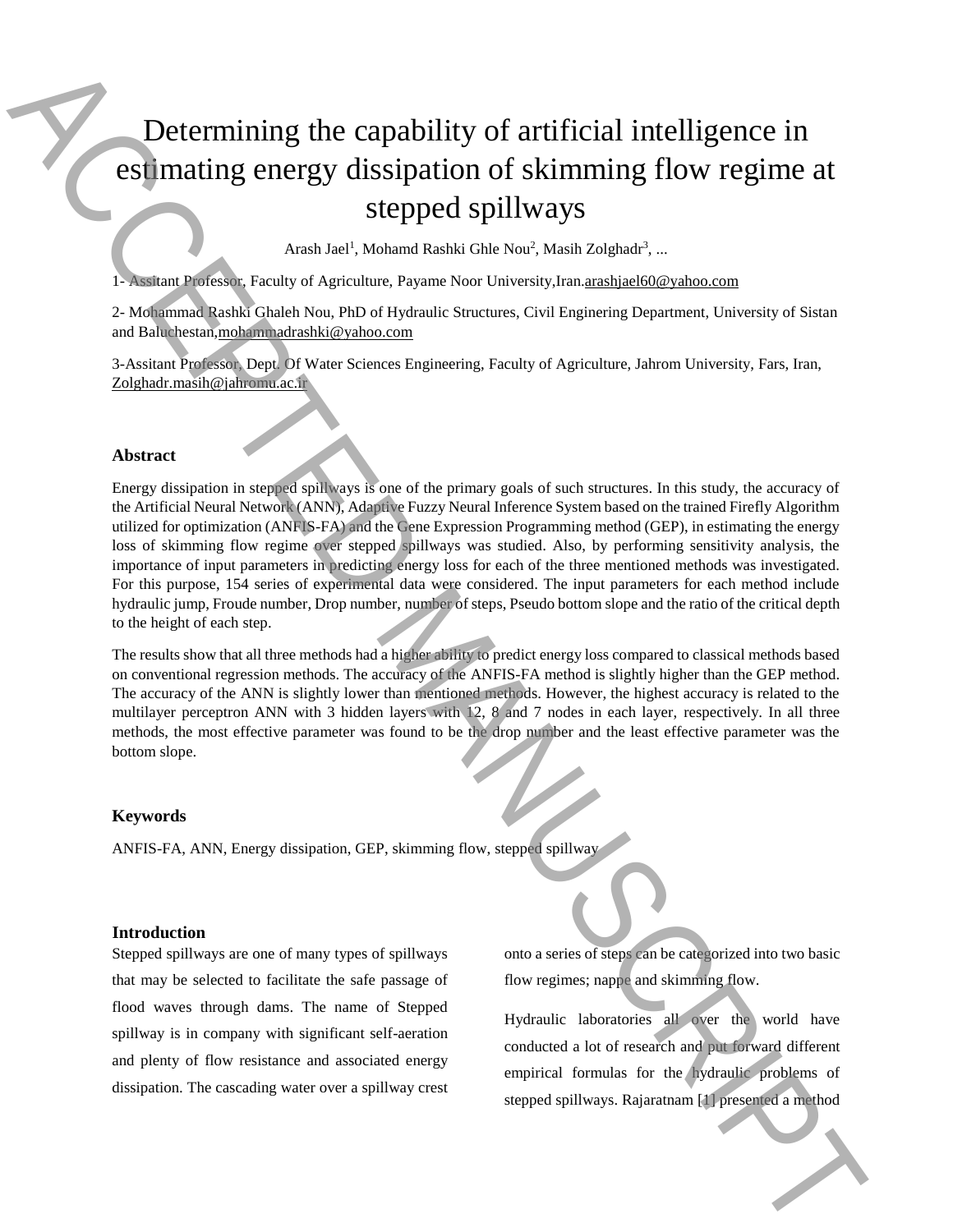of predicting the characteristics of skimming flow over stepped spillways. He found that for stepped spillways with a slope of 1 vertical on 0.78 horizontal, the fluid friction coefficient is about 0.18. Chanson [2] collected and summarized different research results. Cheng et al. [3] simulated air-water as a two-phase flow over stepped spillways. They found that, combined RNG, k-ε turbulence model can successfully simulate the flow characteristics over stepped spillways. Salmasi and Özger [4] used MATLAB software to simulate the energy dissipation of the stepped spillway through the ANFIS model.Theydeveloped a dimensionless equation by regression technique. They reported that ANFIS is more accurate than the non-dimensional equation. Parsaie and Haghiabi [5] investigated the effect of crest shape on stepped spillway's hydraulic characteristics. stephenometrics of altiming flow over<br>
detections of a stephenometric spinler.<br>
Stephenometric spinler of the skimming flow over<br>
detections of the skimming flow over<br>
considered spinler of the skimming flow over<br>
conside

Although physical modeling is the best solution to predict energy losses of stepped spillways, construction price and expensive equipment required for measuring air aeration can be the disadvantages of physical models. Instead, use of artificial intelligence algorithms has become more and more interesting with the growing of the computing technology.

#### **Methodology**

In the present study, the accuracy of 3 different intelligence algorithms for predicting energy dissipation in the skimming flow regime was examined. The algorithms investigated were Artificial Neural Networks (ANN), Gene Expression Programming (GEP), and composed

algorithm of Adaptive Neuro-Fuzzy System (ANFIS) with FireFly metaheuristic algorithm (FA)(i.e., ANFIS-FA).

Five dimensionless parameters, namely Drop Number,  $y_c / h$  ratio, number of steps, Froude number just before a hydraulic jump, and step dimension, were used as input parameters to each algorithm. The best structure of each algorithm and accuracy of that were found by comparing results of predicted and measured values of energy dissipation. Moreover, the importance of each input parameter on energy dissipation was examined by sensitivity analysis.

The training and testing process for each algorithm was done by using154 experimental data sets published by Salmasi and Ozger [4]. The data range was from 0.23 to 4.21 for Fr<sub>1</sub>, 13.1 to 96.6 for dimensionless energy dissipation rate and 3 to 50 for the number of steps. Energy dissipation was calculated based on the differences between specific energy at the upstream and downstream sides of the stepped spillway.

#### **Results and discussion**

The results show that ANN with one hidden layer yields acceptable results; however, the best results were achieved when three hidden layers were implemented  $(R^2=0.9997)$  and 0.9854 for training and testing stages respectively). ANFIS-FA is another algorithm found to be robust for predicting energy dissipation, which is evident by the following results:  $R^2$ =0.99 (RSME=2.155) and 0.97 (RSME=3.796) for training and testing stages, respectively. Fig.1 shows the results of the ANFIS-FA algorithm in predicting energy dissipation of

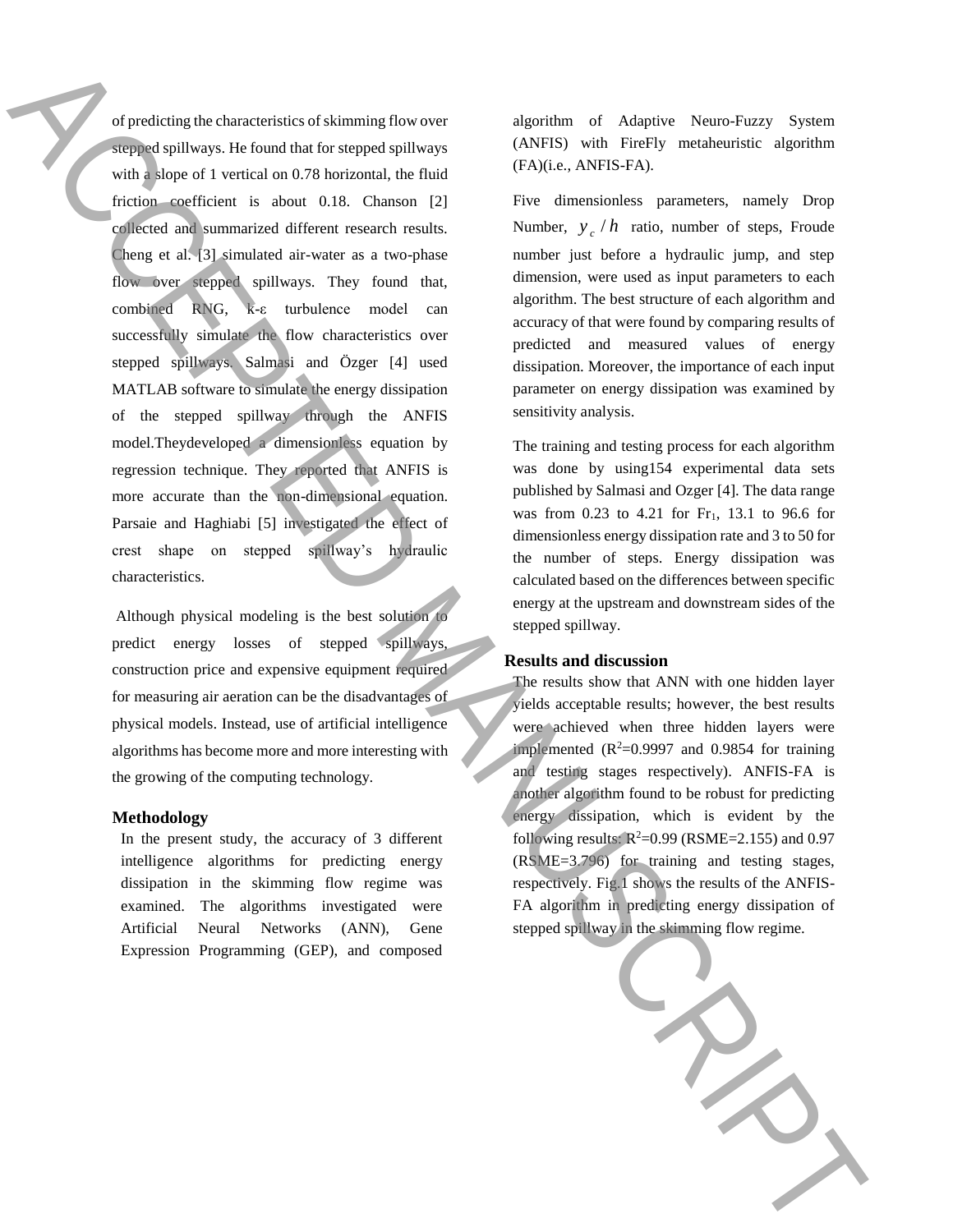

**Fig.1. Results of ANFIS-FA algorithm in the prediction of energy loss with all input parameters**

Among different structures of GEP algorithm, two structures, namely structure No. 2 and 10, as shown in Fig.2, have approximately the same results. The best result is  $R^2 = 0.96$  (RSME=4.9) and 0.94 (RSME=4.41)

for training and testing, respectively. It was concluded that both ANFIS-FA and GEP can reasonably predict energy loss of stepped spillways in skimming flow regimes.



**a-training stage b-testing stage**

## **Fig.2. Results of the best structures of the GEP algorithm for the prediction of dissipated energy with all input parameters**.

## **Conclusions**

Energy dissipation of skimming flow at stepped spillways was predicted in this study by the use of ANN, ANFIS-FA composed algorithm, and GEP method as artificial intelligence techniques. The results show that energy loss values are well predicted using these methods. Sensitivity analysis for different input parameters reveals that among different parameters, Froude number just before the hydraulic jump,  $Fr_1$ , and drop number,  $q^2$ /gh<sup>3</sup>, have the greatest influence on energy dissipation in skimming flow regime over the stepped spillway. On the contrary, the number and geometry of the steps leave negligible

effects on energy dissipation. All artificial intelligence techniques investigated in this study showed that they not only had they similar accuracies, but also they were more accurate than empirical equations. For further research, it is recommended to use experimental data sets for the nappe flow regime over stepped spillways for evaluating the mentioned algorithms.

References